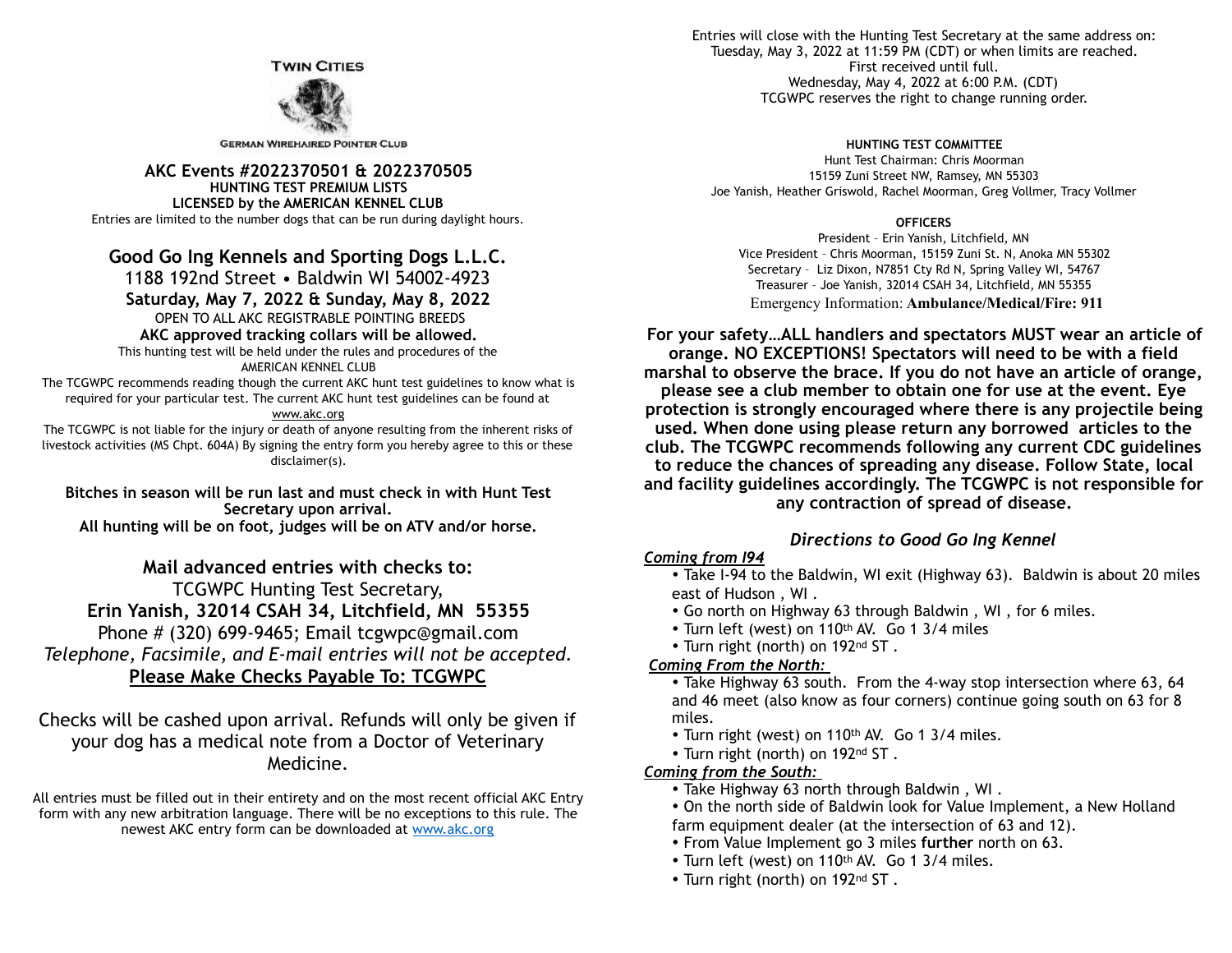# **Saturday, May 7, 2022**

AKC Event #**2022370501** TESTS, SCHEDULES AND FEES AKC Master **Hunting Test (\$60)** to follow Senior:, Saturday, May 7, 2022. **Senior Hunting Test (\$60)** to follow Junior. **Junior Hunting Test (\$60) Starts at 7:00 AM (CDT)**. **Water Retrieving Test (\$25)**.

\*Dogs handled by junior handlers (\$30 JH, SH, MH).

Master, senior and junior will be run on a continuous course. Quail and/or pheasant and/or chukar will be released in all tests. Native gamebirds may be found and used throughout the course. *The hunt test committee reserves the right to change the course and/or running order.* 

Thirty-minute minimum brace for master and senior hunting test. Fifteenminute minimum brace for junior hunting test.

Hunt Test Marshals: Club Members - Captain of Gunners: Joe Yanish

#### **JUDGES ASSIGNMENTS:**

104523 Laura Boekmann, W18676 Leomard Rd., Osseo, WI - JH/SH/MH/WT 91966 Dan Gannon, N5157 Hay Meadow Dr., Gleason, WI - JH/SH/MH/WT

# **Sunday,May 8, 2022**

AKC Event #2022370505 TESTS, SCHEDULES AND FEES AKC Master **Hunting Test (\$60)**: to follow Senior, Sunday, May 8, 2022. **Senior Hunting Test (\$60)** to follow Junior. **Junior Hunting Test (\$60) Starts at 7:00 AM(CDT) Water Retrieving Test (\$25)**.

\*Dogs handled by junior handlers (\$30 JH, SH, MH).

Master, senior and junior will be run on a continuous course. Quail and/or pheasant and/or chukar will be released in all tests. Native gamebirds may be found and used throughout the course. *The hunt test committee reserves the right to change the course and/or running order.* 

Thirty-minute minimum brace for master and senior hunting test. Fifteenminute minimum brace for junior hunting test.

Hunt Test Marshals: Club Members Captain of Gunners: Joe Yanish **JUDGES ASSIGNMENTS:** 

91966 Dan Gannon, N5157 Hay Meadow Dr., Gleason, WI - JH/SH/MH/WT 104527 Ted Wentink, 4804 10th Ave. S, Minneapolis, MN - JH/SH/MH/WT

# **Official American Kennel Club® FIELD TRIAL or HUNT TEST Entry Form**

| Club:<br><b>Twin Cities GWP Club</b>                                                                                                                                                                                                                                                                                                                                                                                                                                                                                                                                                                                                                                                                                                                                                                                                                                                                                                                                                                                                                                                                                                                                                                                                                                                                                                                                                                                                                                                                                                                                                                                                                                                                                                                                                                                                                                                                                                                                                                                                                                                                                                                                                                                                                                                                                                                                                                                                                                                                                                                                                                                                                                                                                                                                                                                                                                                                                                                                                                                                                                          |                        |                                                                | Date(s):                |      |                                              | Event #:             |                    |  |  |
|-------------------------------------------------------------------------------------------------------------------------------------------------------------------------------------------------------------------------------------------------------------------------------------------------------------------------------------------------------------------------------------------------------------------------------------------------------------------------------------------------------------------------------------------------------------------------------------------------------------------------------------------------------------------------------------------------------------------------------------------------------------------------------------------------------------------------------------------------------------------------------------------------------------------------------------------------------------------------------------------------------------------------------------------------------------------------------------------------------------------------------------------------------------------------------------------------------------------------------------------------------------------------------------------------------------------------------------------------------------------------------------------------------------------------------------------------------------------------------------------------------------------------------------------------------------------------------------------------------------------------------------------------------------------------------------------------------------------------------------------------------------------------------------------------------------------------------------------------------------------------------------------------------------------------------------------------------------------------------------------------------------------------------------------------------------------------------------------------------------------------------------------------------------------------------------------------------------------------------------------------------------------------------------------------------------------------------------------------------------------------------------------------------------------------------------------------------------------------------------------------------------------------------------------------------------------------------------------------------------------------------------------------------------------------------------------------------------------------------------------------------------------------------------------------------------------------------------------------------------------------------------------------------------------------------------------------------------------------------------------------------------------------------------------------------------------------------|------------------------|----------------------------------------------------------------|-------------------------|------|----------------------------------------------|----------------------|--------------------|--|--|
| Location:<br>Good Go Ing Kennel, Baldwin WI                                                                                                                                                                                                                                                                                                                                                                                                                                                                                                                                                                                                                                                                                                                                                                                                                                                                                                                                                                                                                                                                                                                                                                                                                                                                                                                                                                                                                                                                                                                                                                                                                                                                                                                                                                                                                                                                                                                                                                                                                                                                                                                                                                                                                                                                                                                                                                                                                                                                                                                                                                                                                                                                                                                                                                                                                                                                                                                                                                                                                                   |                        | Event type<br><b>Water Test</b>                                |                         |      |                                              | Enter in Stake/Test: |                    |  |  |
| Beagle Trials ONLY:<br>Male<br>Retriever Trials ONLY this dog is qualified for (check answer):<br>Limited All-Age Stake:<br><b>YES</b>                                                                                                                                                                                                                                                                                                                                                                                                                                                                                                                                                                                                                                                                                                                                                                                                                                                                                                                                                                                                                                                                                                                                                                                                                                                                                                                                                                                                                                                                                                                                                                                                                                                                                                                                                                                                                                                                                                                                                                                                                                                                                                                                                                                                                                                                                                                                                                                                                                                                                                                                                                                                                                                                                                                                                                                                                                                                                                                                        | Female 13" Class<br>NO | Restricted All-Age Stake: YES NO Special All-Age Stake: YES NO | 15" Class               |      |                                              |                      |                    |  |  |
| $AKC^{\otimes}$ No.                                                                                                                                                                                                                                                                                                                                                                                                                                                                                                                                                                                                                                                                                                                                                                                                                                                                                                                                                                                                                                                                                                                                                                                                                                                                                                                                                                                                                                                                                                                                                                                                                                                                                                                                                                                                                                                                                                                                                                                                                                                                                                                                                                                                                                                                                                                                                                                                                                                                                                                                                                                                                                                                                                                                                                                                                                                                                                                                                                                                                                                           |                        |                                                                | Foreign & List Country: |      | I enclose entry fees in the<br>amount of: \$ |                      | Water test<br>\$25 |  |  |
| Name of Jr. Handler (if any):                                                                                                                                                                                                                                                                                                                                                                                                                                                                                                                                                                                                                                                                                                                                                                                                                                                                                                                                                                                                                                                                                                                                                                                                                                                                                                                                                                                                                                                                                                                                                                                                                                                                                                                                                                                                                                                                                                                                                                                                                                                                                                                                                                                                                                                                                                                                                                                                                                                                                                                                                                                                                                                                                                                                                                                                                                                                                                                                                                                                                                                 |                        |                                                                |                         |      | Jr. Handler #:                               |                      |                    |  |  |
| Full<br>Name                                                                                                                                                                                                                                                                                                                                                                                                                                                                                                                                                                                                                                                                                                                                                                                                                                                                                                                                                                                                                                                                                                                                                                                                                                                                                                                                                                                                                                                                                                                                                                                                                                                                                                                                                                                                                                                                                                                                                                                                                                                                                                                                                                                                                                                                                                                                                                                                                                                                                                                                                                                                                                                                                                                                                                                                                                                                                                                                                                                                                                                                  |                        |                                                                |                         |      |                                              |                      |                    |  |  |
| Breed:                                                                                                                                                                                                                                                                                                                                                                                                                                                                                                                                                                                                                                                                                                                                                                                                                                                                                                                                                                                                                                                                                                                                                                                                                                                                                                                                                                                                                                                                                                                                                                                                                                                                                                                                                                                                                                                                                                                                                                                                                                                                                                                                                                                                                                                                                                                                                                                                                                                                                                                                                                                                                                                                                                                                                                                                                                                                                                                                                                                                                                                                        | Call Name:             |                                                                |                         | Sex: |                                              |                      | Date of Birth:     |  |  |
| Sire:                                                                                                                                                                                                                                                                                                                                                                                                                                                                                                                                                                                                                                                                                                                                                                                                                                                                                                                                                                                                                                                                                                                                                                                                                                                                                                                                                                                                                                                                                                                                                                                                                                                                                                                                                                                                                                                                                                                                                                                                                                                                                                                                                                                                                                                                                                                                                                                                                                                                                                                                                                                                                                                                                                                                                                                                                                                                                                                                                                                                                                                                         |                        |                                                                |                         |      |                                              |                      |                    |  |  |
| Dam:                                                                                                                                                                                                                                                                                                                                                                                                                                                                                                                                                                                                                                                                                                                                                                                                                                                                                                                                                                                                                                                                                                                                                                                                                                                                                                                                                                                                                                                                                                                                                                                                                                                                                                                                                                                                                                                                                                                                                                                                                                                                                                                                                                                                                                                                                                                                                                                                                                                                                                                                                                                                                                                                                                                                                                                                                                                                                                                                                                                                                                                                          |                        |                                                                |                         |      |                                              |                      |                    |  |  |
| Name of Breeder:                                                                                                                                                                                                                                                                                                                                                                                                                                                                                                                                                                                                                                                                                                                                                                                                                                                                                                                                                                                                                                                                                                                                                                                                                                                                                                                                                                                                                                                                                                                                                                                                                                                                                                                                                                                                                                                                                                                                                                                                                                                                                                                                                                                                                                                                                                                                                                                                                                                                                                                                                                                                                                                                                                                                                                                                                                                                                                                                                                                                                                                              |                        |                                                                |                         |      |                                              |                      |                    |  |  |
| Actual Owner(s):                                                                                                                                                                                                                                                                                                                                                                                                                                                                                                                                                                                                                                                                                                                                                                                                                                                                                                                                                                                                                                                                                                                                                                                                                                                                                                                                                                                                                                                                                                                                                                                                                                                                                                                                                                                                                                                                                                                                                                                                                                                                                                                                                                                                                                                                                                                                                                                                                                                                                                                                                                                                                                                                                                                                                                                                                                                                                                                                                                                                                                                              |                        |                                                                |                         |      |                                              |                      |                    |  |  |
| Owner's Address:                                                                                                                                                                                                                                                                                                                                                                                                                                                                                                                                                                                                                                                                                                                                                                                                                                                                                                                                                                                                                                                                                                                                                                                                                                                                                                                                                                                                                                                                                                                                                                                                                                                                                                                                                                                                                                                                                                                                                                                                                                                                                                                                                                                                                                                                                                                                                                                                                                                                                                                                                                                                                                                                                                                                                                                                                                                                                                                                                                                                                                                              |                        |                                                                |                         |      |                                              |                      |                    |  |  |
| City:                                                                                                                                                                                                                                                                                                                                                                                                                                                                                                                                                                                                                                                                                                                                                                                                                                                                                                                                                                                                                                                                                                                                                                                                                                                                                                                                                                                                                                                                                                                                                                                                                                                                                                                                                                                                                                                                                                                                                                                                                                                                                                                                                                                                                                                                                                                                                                                                                                                                                                                                                                                                                                                                                                                                                                                                                                                                                                                                                                                                                                                                         |                        | State:                                                         |                         | Zip: |                                              |                      |                    |  |  |
| Name of Owner's Agent/Handler:                                                                                                                                                                                                                                                                                                                                                                                                                                                                                                                                                                                                                                                                                                                                                                                                                                                                                                                                                                                                                                                                                                                                                                                                                                                                                                                                                                                                                                                                                                                                                                                                                                                                                                                                                                                                                                                                                                                                                                                                                                                                                                                                                                                                                                                                                                                                                                                                                                                                                                                                                                                                                                                                                                                                                                                                                                                                                                                                                                                                                                                |                        |                                                                |                         |      |                                              |                      |                    |  |  |
| AKC Rules, Regulations, Policies and Guidelines are available on the American Kennel Club website: www.akc.org<br>I certify that I am the actual owner of the dog, or that I am the duly authorized agent of the actual owner whose name I have entered above. In consideration of the acceptance of this entry, I (we)<br>agree to abide by the rules and regulations of The American Kennel Club in effect at the time of this event, and any additional rules and regulations appearing in the premium list of this event and entry form and any decis<br>that the club holding this event has the right to refuse this entry for cause which the club shall deem sufficient. I (we) certify and represent that the dog entered is not a hazard to persons or other dogs. In considerati<br>this event and of the opportunity to have the dog judged and to win prizes, ribbons, or trophies, I (we) agree to hold the AKC, the event-giving club, their members, directors, governors, officers, agents, superintendents<br>the premises and any provider of services that are necessary to hold this event and any employees or volunteers of the aforementioned parties, and any AKC approved judge, judging at this event, harmless from any daim for l<br>have been caused directly or indirectly to any person or thing by the act of this dog while in or about the event premises or grounds or near any entrance thereto, and I (we) personally assume all responsibility and faishl<br>the aforementioned parties harmless from any claim for loss, injury or damage to this dog. Additionaly, I (we) hereby assume the sole responsibility for and agree to indemnify, defend and save the adorementoned parties har<br>expense (induding legal fees) by reason of the lability imposed by law upon any of the aforementioned parties for damage because of bodly injuries, induding death at any time resulting therefrom, sustained by any person or<br>or on account of damage to property, arising out of or in consequence of my (our) participation in this event, however such, injuries, death or property damage may be caused, and whether or not the same may have been cause<br>caused by the neglgence of the aforementioned parties or any of their employees, agents, or any other person. I (we) agree that the determination of whether the injury is serious shall be made by the event veterinarian and<br>AGREE THAT ANY CAUSE OF ACTION, CONTROVERSY OR CLAIM ARISING OUT OF OR RELATED TO THE ENTRY, EXHIBITION OR ATTENDANCE AT THE EVENT BETWEEN<br>THE AKC AND THE EVENT-GIVING CLUB (UNLESS OTHERWISE STATED IN THIS PREMIUM LIST) AND MYSELF (OURSELVES) OR AS TO THE CONSTRUCTION,<br>INTERPRETATION AND EFFECT OF THIS AGREEMENT SHALL BE SETTLED BY ARBITRATION PURSUANT TO THE APPLICABLE RULES OF THE AMERICAN ARBITRATION<br>ASSOCIATION. HOWEVER, PRIOR TO ARBITRATION ALL APPLICABLE AKC BYLAWS, RULES, REGULATIONS AND PROCEDURES MUST FIRST BE FOLLOWED AS SET<br>FORTH IN THE AKC CHARTER AND BYLAWS, RULES, REGULATIONS, |                        | <b>AGREEMEN</b><br>т                                           |                         |      |                                              |                      |                    |  |  |
| Signature of owner or his<br>agent duly authorized to make this entry:                                                                                                                                                                                                                                                                                                                                                                                                                                                                                                                                                                                                                                                                                                                                                                                                                                                                                                                                                                                                                                                                                                                                                                                                                                                                                                                                                                                                                                                                                                                                                                                                                                                                                                                                                                                                                                                                                                                                                                                                                                                                                                                                                                                                                                                                                                                                                                                                                                                                                                                                                                                                                                                                                                                                                                                                                                                                                                                                                                                                        |                        |                                                                |                         |      |                                              |                      |                    |  |  |
| Tel:                                                                                                                                                                                                                                                                                                                                                                                                                                                                                                                                                                                                                                                                                                                                                                                                                                                                                                                                                                                                                                                                                                                                                                                                                                                                                                                                                                                                                                                                                                                                                                                                                                                                                                                                                                                                                                                                                                                                                                                                                                                                                                                                                                                                                                                                                                                                                                                                                                                                                                                                                                                                                                                                                                                                                                                                                                                                                                                                                                                                                                                                          | Email:                 |                                                                |                         |      |                                              |                      |                    |  |  |